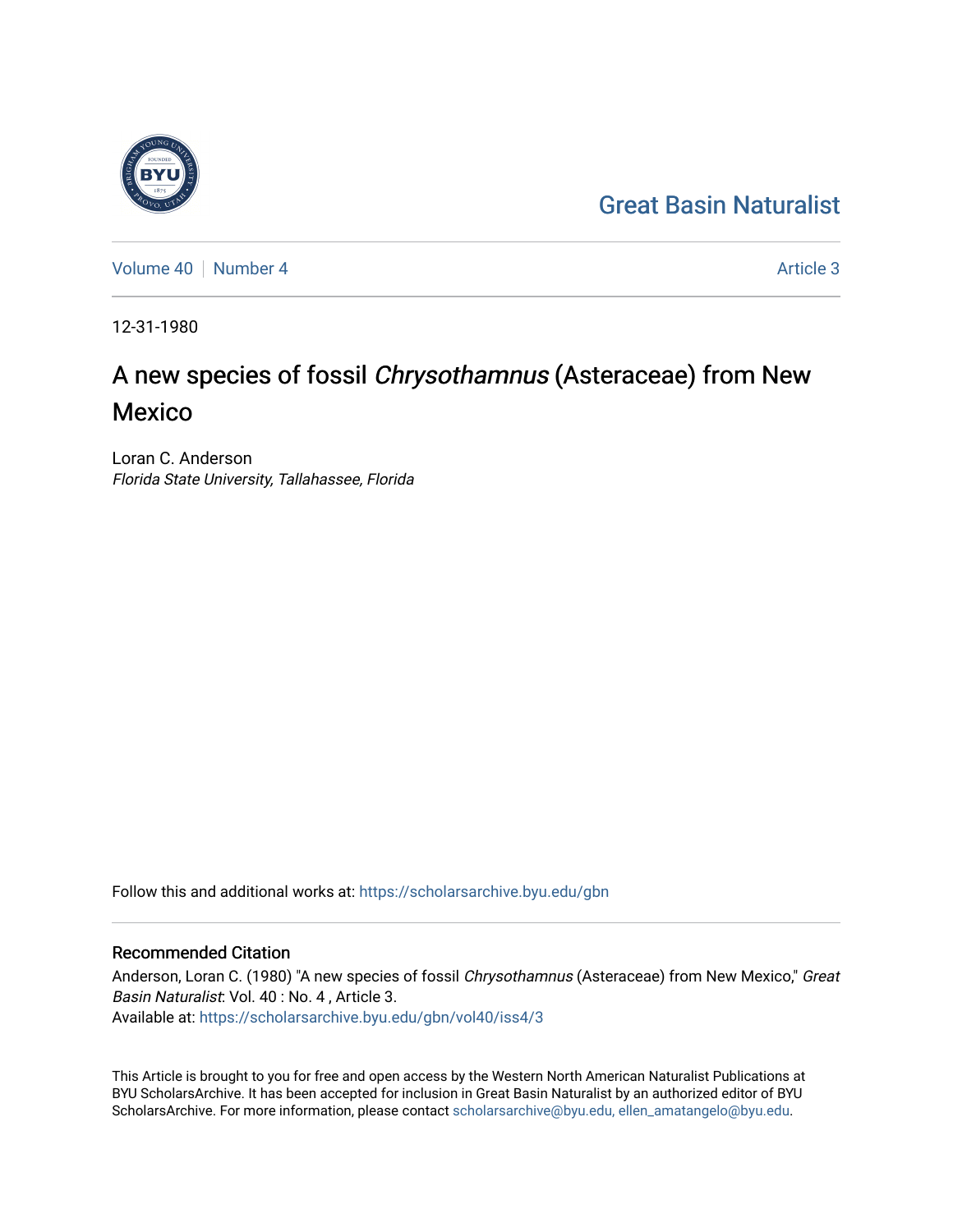### A NEW SPECIES OF FOSSIL CHRYSOTHAMNUS (ASTERACEAE) FROM NEW MEXICO

#### Loran C. Anderson'

**ABSTRACT.— The new, presumably extinct species, Chrysothamnus putchelloides, is tormally described and illus**trated. The plant materials came from Holocene packrat middens. Anatomical and phyletic relationships of the fossil species to extant taxa are discussed.

Study of Holoeene environments through packrat {Neotoma sp.) middens in Chaco Canyon, New Mexico, by J. L. Betancourt and T. R. Van Devender (1980) provided many samples of Chrysothamnus plant re mains. Most materials proved to be C. nauseosus ssp. bigelovii, a frequent constituent of the present-day flora. Several involucres from a midden (referenced as Mockingbird Canyon No. 2) represent an undescribed, extinct species of Chrysothamnus.

The plant materials of the new species were in excellent condition; some were subjected to anatomical study. One might question using the term *fossil* for such material, but precedent has been set by Spilman (1976) in his description of a new species of beetle from packrat middens. Spilman defined fossil as "a specimen, a replacement of a specimen, or the work or evidence of a specimen that lived in the past and was naturally preserved rather than buried by man." Since this new Chrysothamnus is apparently extinct, <sup>I</sup> choose to describe it as a fossil.

#### Chrysothamnus pulchelloides L. C. Anderson, sp. nov.

Vegetatively unknown; involucres cylindrical, 7-8 mm long, phyllaries strongly graduated in five series in distinct vertical rows, chartaceous-coriaceous, carinate with enlarged subapical costa, hyaline margined below apex, acuminate-cuspidate; disk flowers 4-6, corollas presumably yellow (tawny, as in dried flowers of extant yellow-flowered species), 4.3-4.6 mm long, corolla lobes lanceolate, erect, ca 0.5 mm long; stigmatic lines shorter than appendages (ca 40 percent of total style branch length); achenes cylindric.

1-2 mm long (probably inunature), glabrous, pappus of capillary bristles, nearlv as long as corolla.

TYPE: New Mexico, San Juan Co., Chaco Canyon National Monument, shallow lenticular rock shelter in sandstone of small alcove at head of minor tributarv of Mockingbird Canyon, 36° 3' 15" N, 107° 55' W, elev. 1927 m, J. L. Betancourt  $\&$  T. R. Van Devender s. n. in 1979 (Fig. 1; involucres at FSU!).

Midden material from Mockingbird Canvon No. 2 was dated at  $1910 \pm 90$  B.P. on Juniperus monosperma twigs  $(A-2111)$ ; other fossils in the midden included Pinus edulis, Rhus aromatica, Cowania mexicana, and Ar temisia cf. tridentata. Present-day plants growing on the talus immediatelv below the midden include Artemisia ludoviciana, Cirsium pulchellus, and Stanleya pinnata; only a few spindly *Juniperus monosperma* are found in the vicinity.

Chrysothamnus pulchelloides is particularly distinctive in its phyllaries that are acuminate-cuspidate with subapical thick ened spots (Fig. 1). It is related to members of section Pulchelli (see Anderson and Fisher, 1970, for sectional composition of the genus) with its strongly ranked phyllaries and glabrous achenes with long pappus; it resembles C. pulchellus in its short corolla lobes and C. molestus in its hyaline margined phyllaries.

Two intact heads of C. pulchelloides were revived and sectioned as in Anderson (1970). The phyllaries have prominent secretory canals and sclerenchyma distribution as in section Pulchelli. Apical portions of the phyllaries are covered adaxially with glandniar trichomes. Ovarian vasculature is abundant

<sup>&#</sup>x27;Department of Biological Science. Florida State University'. Tallahassee. Florida 32306.